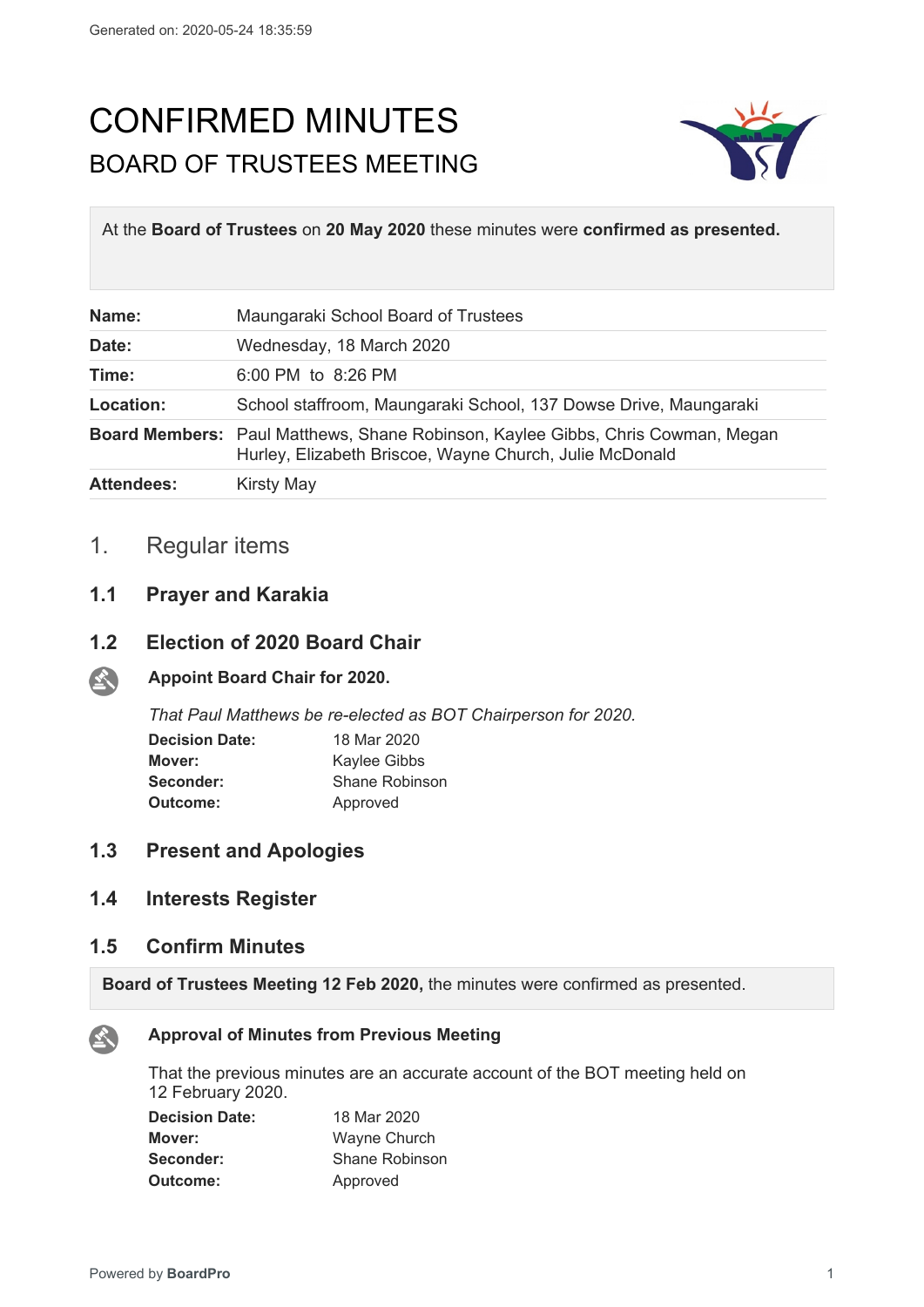### **1.6 Action Item List**

| Due Date    | <b>Action Title</b>                                                                      | Owner                |
|-------------|------------------------------------------------------------------------------------------|----------------------|
| 18 Mar 2020 | Email 2020 meeting invites<br>Status: Completed on 18 Mar 2020                           | <b>Paul Matthews</b> |
| 18 Mar 2020 | Talk to Cam from TrailPro re: bike track<br><b>Status: Completed on 18 Mar 2020</b>      | Shane Robinson       |
| 18 Mar 2020 | Set up meetings with Megan to work on Strategic Aims<br>Status: Completed on 18 Mar 2020 | Shane Robinson       |
| 18 Mar 2020 | Draft a plan on Policies that need reviewing<br>Status: Completed on 18 Mar 2020         | Wayne Church         |

#### **1.7 Grant applications**

#### **Grant**

公

*That Maungaraki School applies to Infinity Foundation for a grant of \$7992.50 for swimming.*

| <b>Decision Date:</b> | 18 Mar 2020    |
|-----------------------|----------------|
| Mover:                | Shane Robinson |
| Seconder:             | Wayne Church   |
| Outcome:              | Approved       |

### **1.8 Principal's Report**

Shane spoke to his Principal's Report and highlighted the following:

- School roll is currently 356.
- Large number of Special Programmes running over the year.
- Enviro update, with the group of 20 enviroschools children meeting on Tuesday lunchtimes, and a number of other updates
- Two stand downs since the last meeting for violent behaviour in the playground. Both related to the same student. Subsequent to the report, the child was involved in a violent incident involving staff and had been stood down pending a disciplinary hearing from the Board of Trustees.
- We reported a breakdown of the key ethnic groups to the Ministry. Over 23.6% of our school identifies as Asian, this is an increase of 3% on last year. We have 12% of our school that identify as Maori. This group's numbers have remained largely the same over the last two years. Very few children (2%) identify as Pasifika at Maungaraki School. We continue to have our largest percentage of families that identify as NZ European - 54%. We have a large Indian community growing here at Maungaraki School. This totals 7% of our school roll.
- On 22/23rd February the school shade sails were damaged. This was witnessed and the cost is considerable. This is being dealt with.
- Lot of work on professional development was outlined.
- Staffing changes.
- Covid-19 implications were being managed, including some students not able to return to school straight away due to travel in China.



#### **Covid - 19 Support Staff**

That the Board of Trustees will continue to pay support staff their standard base rate if school is closed due to the Covid-19 pandemic; **Decision Date:** 18 Mar 2020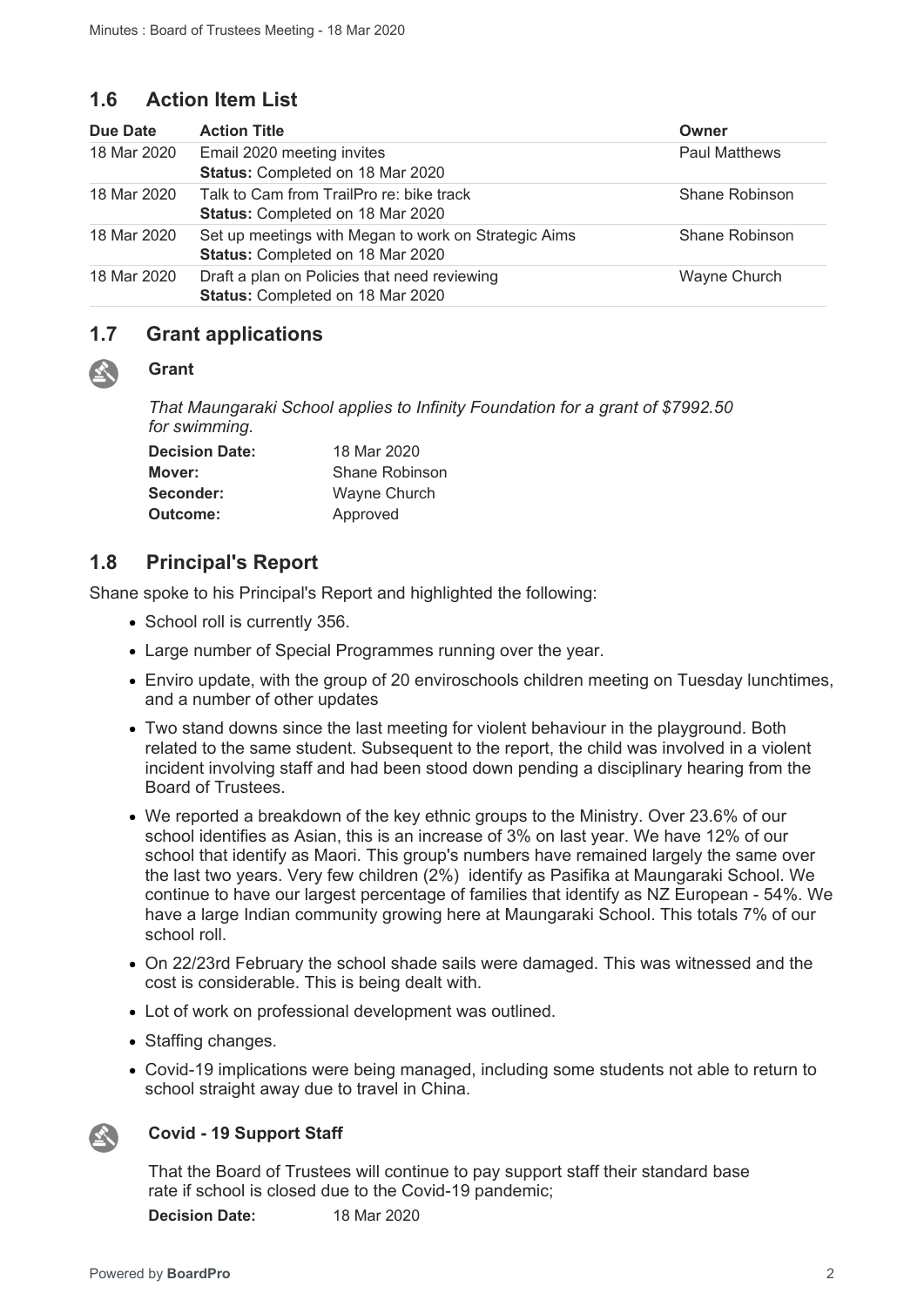**Outcome:** Approved



#### **Principal Report**

That the Principals Report dated 18 March 2020 be accepted. **Decision Date:** 18 Mar 2020 **Mover:** Wayne Church **Seconder:** Elizabeth Briscoe

#### **1.9 Finance Report**

Shane ran through the Finance Report items including:

- The budget is currently tracking \$4,800 in deficit YTD, but we expect it to clear by EOY.
- Donations are tracking very well. We currently have received just over \$14,000 in donations.
- The Activity Fee Donation payments to the end of Feb total \$8,000.
- We have received our first operations grant. This totalled \$132,208.
- School funding for support staff, adding to the Ministry contribution they are making to our support staff living wage costs. This has been carefully worked out as per our support staff ratio and does give our support staff backdated pay to when this initiative was accepted. The Ministry contribution is \$7,319, leaving a total of \$5,527 for us to pay from our increased 2020 operations grant.
- We have launched our Parent App for families where they can view all their details.



#### **Business Credit Card**

That Caro Wills be appointed a school business credit card with a \$3,000 limit.

| 18 Mar 2020       |
|-------------------|
| Elizabeth Briscoe |
| Wayne Church      |
| Approved          |
|                   |



#### **Finance Report**

That the Finance Report dated 18th March 2020 be accepted.

| <b>Decision Date:</b> | 18 Mar 2020  |
|-----------------------|--------------|
| Mover:                | Wayne Church |
| Seconder:             | Chris Cowman |
| Outcome:              | Approved     |

### **1.10 Property Update**

Main items covered included:

- New classrooms block and additional non-teaching space: Continue to meet with the Ministry on this project, and a detailed plan is being drafted.
- Wellbeing garden has been created.
- Bike Track Update: Shane and Lizzie meet with Paul McArdle, CEO of Bikes in Schools and Sherie Wright from Hutt City Council. NZTA Bike Ready have confirmed a \$40,000+GST contribution and revised plans are being drawn up.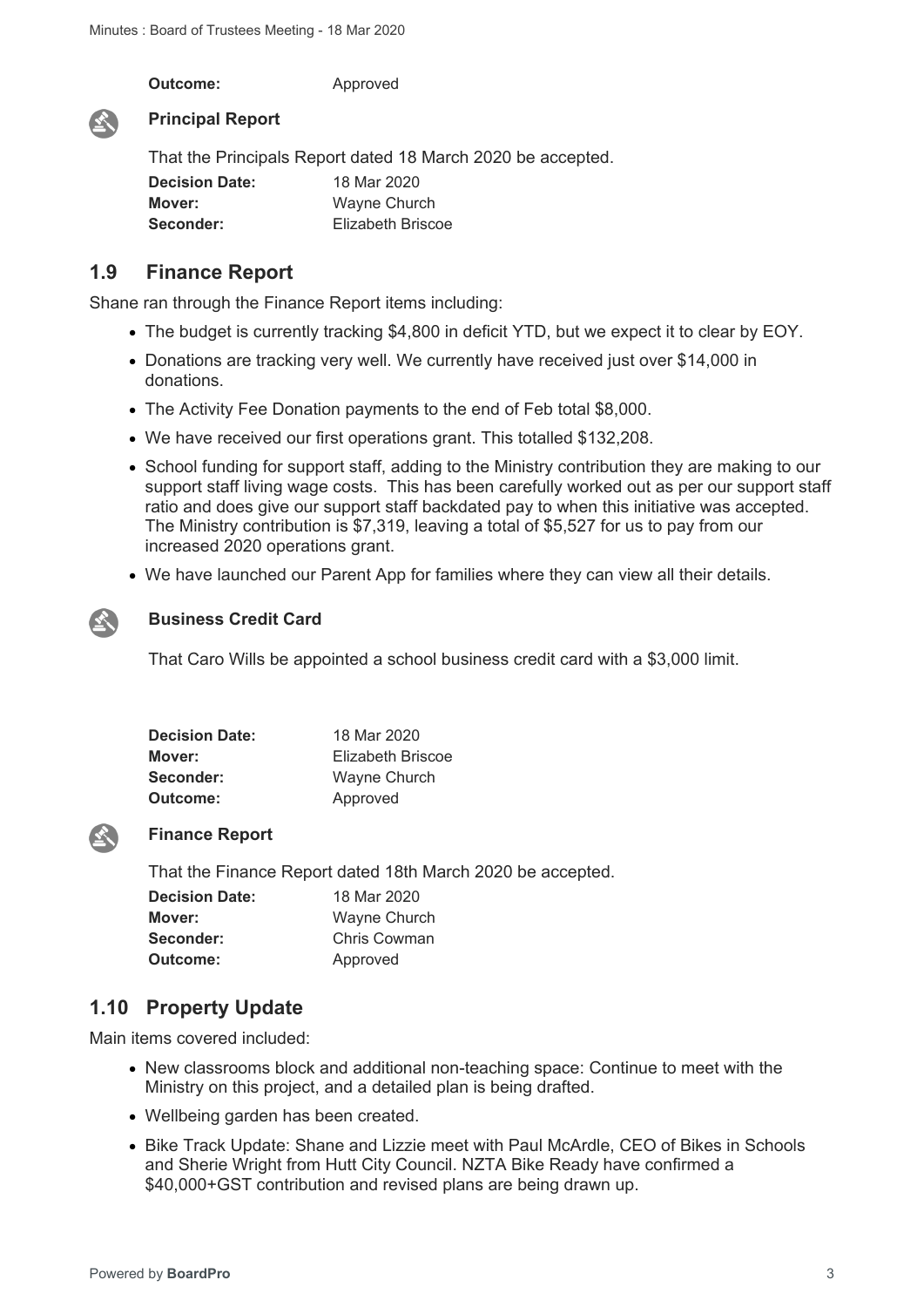### **1.11 Policy Update**

Wayne Church gave a policy update and the following items were discussed in detail:

- Move Health and Safety to the top of Policies.
- Pandemic Plan Do we need a specific policy for this? (being looked at)
- Wayne presented a draft work plan/timeline for our Policies going forward.
- We now have a draft review process for the Subcommittee to use.

### 2. Strategic Discussion/Decision

### **2.1 Appointment of Discipline Committee**

The establishment of a Discipline Committee was discussed.

### $\mathbf{A}$

#### **Establishment of Discipline Committee**

That a Discipline Committee be established of Paul Matthews, Wayne Church and Lizzie Briscoe to consider the current suspension matter;

| <b>Decision Date:</b> | 18 Mar 2020          |
|-----------------------|----------------------|
| Mover:                | <b>Paul Matthews</b> |
| Outcome:              | Approved             |

### **2.2 PAT Data Sharing**

### **2.3 Stategic Aims 2020**

Item discussed as a board: a few key points of discussion included:

Strategic Aim 1: At Maungaraki School we provide a supportive environment that fosters wellbeing for all our students, community and staff.

- Kiva Wellbeing Goal To reduce bullying from 14% to less than 10% with the aim of having a bully free school.
- Wellbeing Survey Goal Reduce levels of stress and manage workload for staff at Maungaraki School.

Key Goals:

- Actively support the wellbeing of staff.
- Actively support the wellbeing of students.
- Support the wellbeing of the community.
- Development of a curriculum based on wellbeing.
- Leaders are capable and confident of driving the vision Passion For Life.

Strategic Aim 2: At Maungaraki School each student achieves their best in all areas of the curriculum.

Key Goals:

- We have excellent coverage across the curriculum.
- Highly engaging programmes.
- Support and extension programs within the classroom and externally.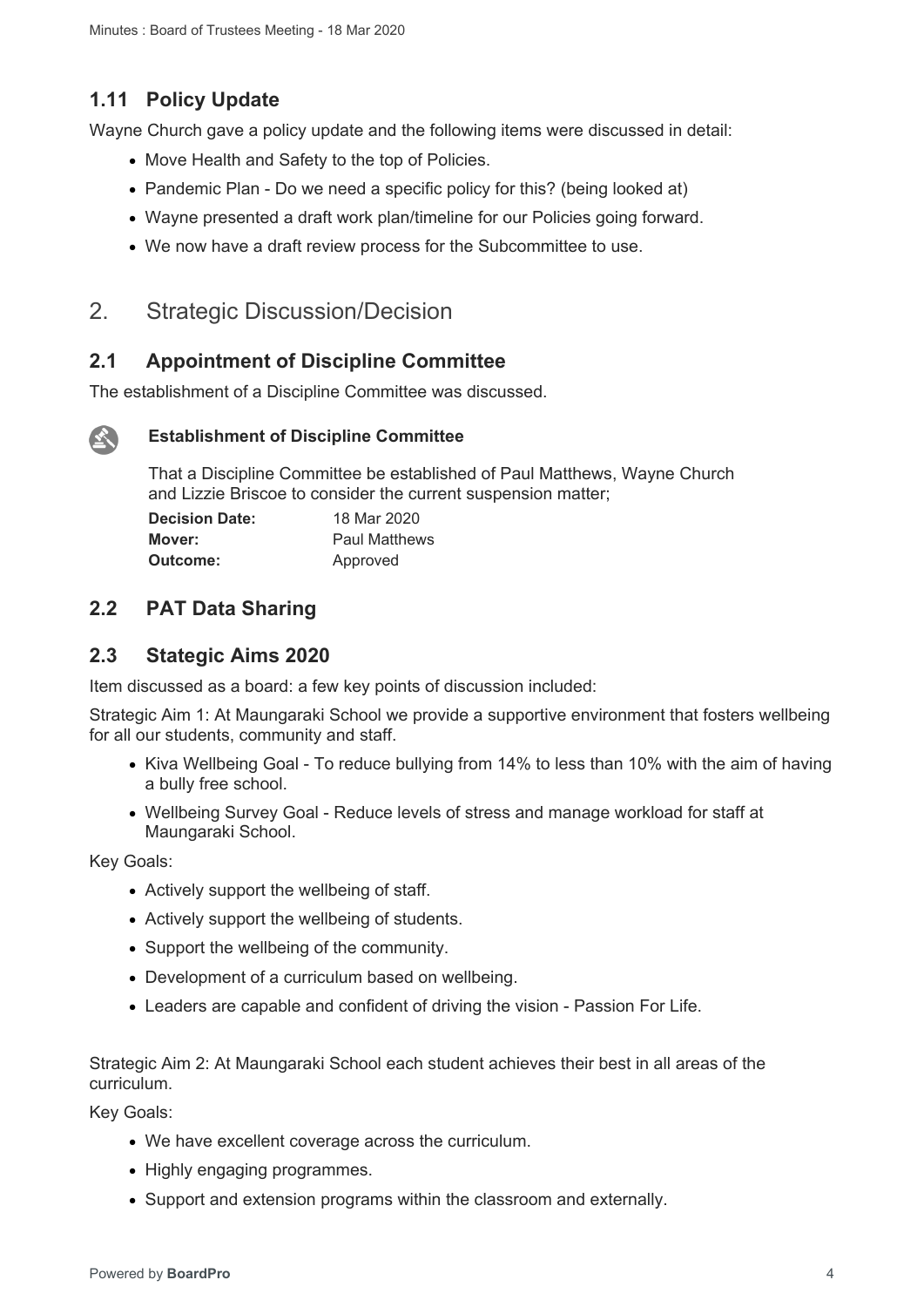Strategic Aim 3: At Maungaraki School we are active participants in our learning through a wide range of balanced opportunities.

Key Goals:

- Broad range of opportunities to develop an holistic child.
- Active mind and body.
- Innovative ways of learning.
- Culturally responsive practice.
- Enviro School.

We have a range of expectations, indicators and a timeline on how we can achieve these key goals.



#### **Strategic Aims 2020**

That the amended Maungaraki School Strategic Aims for 2020 be adopted;

| <b>Decision Date:</b> | 18 Mar 2020         |
|-----------------------|---------------------|
| Mover:                | <b>Wayne Church</b> |
| Seconder:             | Kaylee Gibbs        |
| Outcome:              | Approved            |

### **2.4 Charter Report**

The draft Charter Report was tabled and the following items were discussed:

- Treaty of Waitangi statement to add?
- We need to make sure we incorporate all cultures.
- Graduate Profile for the BOT Profile.
- To find the review the Waka 2016,2017 and 2018.

A new updated report will be available soon.

### **2.5 Senior Camp Proposal**

A camp proposal was tabled:

- Week 10 Term 2
- EOTC Camp for Year 7 and 8 Term 2.
- Leadership and Values Building
- Dates : Wednesday 6th May to Friday 8th May 3pm
- Venue: Brookfield Camp Wainuiomata
- Cost: \$50 per student.

Due to Covid-19 - This camp was to be postponed.

### **2.6 NZSTA Voting - President and Board Elections 2020**

Voting papers were handed out for BOT members to vote.